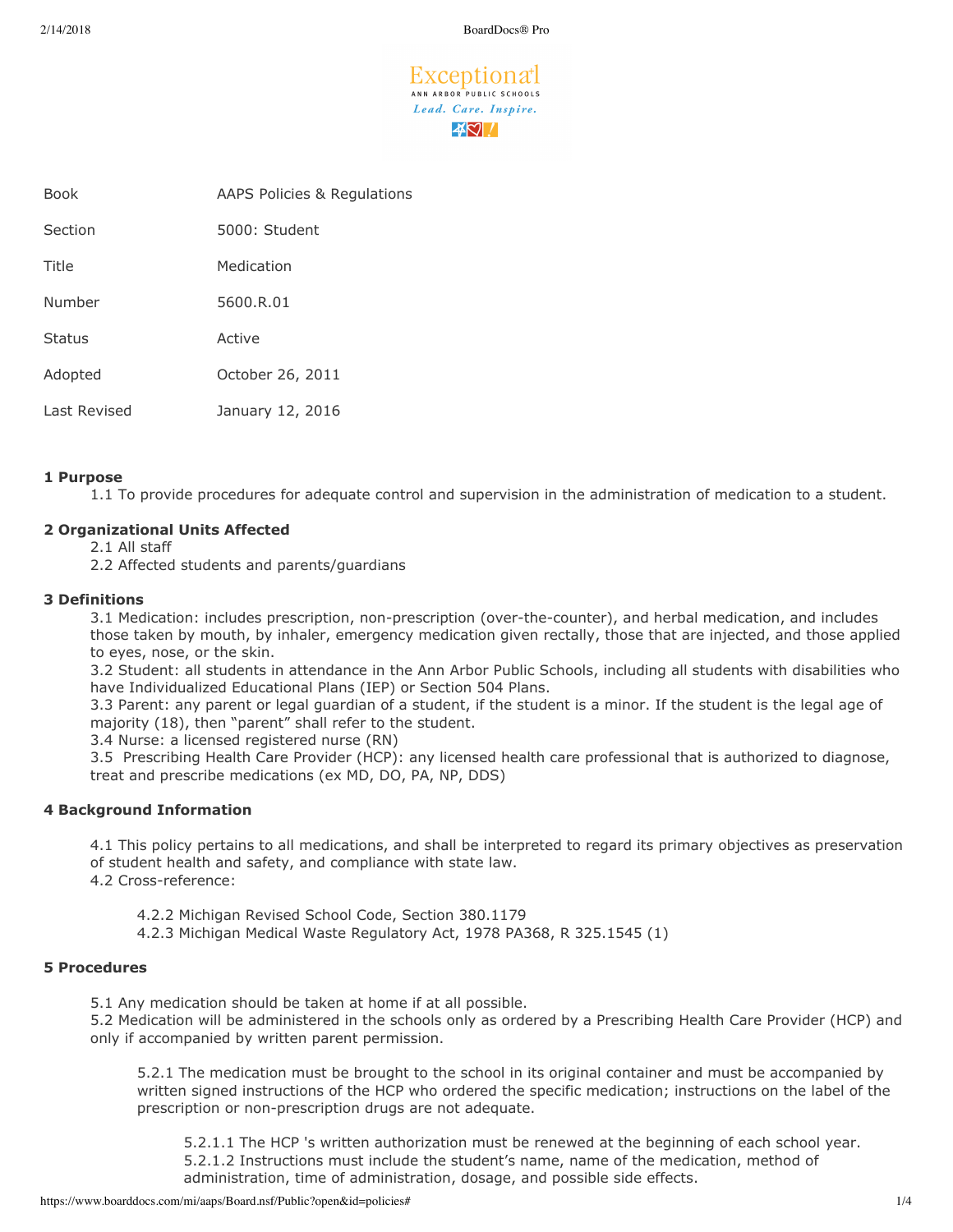#### 2/14/2018 BoardDocs® Pro

5.2.1.2.1 Prescription labels must include the student's name, name of medication, quantity, dosage and date of expiration.

5.2.1.3 Tablets that must be sized for proper dosage must be done prior to sending medication to school.

5.2.1.4 Refill of the prescription is the responsibility of the parent.

5.2.1.5 Medication will be discarded if not picked up on or before the last day of school.

5.2.2 Medications kept in the schools for administration to students will be kept in a locked place not accessible to students, unless otherwise authorized by the HCP, parent, building administrator, and school nurse.

5.2.2.1 Emergency medications, shall be kept in a secure area, to be used in case of an emergency. 5.3 The school nurse/building administrator or trained designee shall administer medication to a student. Medications may be administered to a student by employees, under directions of the child's HCP, and with written parent permission.

5.3.1 Students may wear insulin pumps with proper documentation.

5.3.2 Students are responsible for reporting to the office to receive medication, unless prevented by a disability or other reason.

5.3.3 Unless a nurse administers medication, medication must be administered in the presence of another adult, except in an emergency that threatens the life or health of the student.

5.3.3.1 Witnesses may include all trained employees. The primary person who administers the medication, and the witness, must be noted in the medication distribution log.

5.4 Employees who are not nurses may be requested to administer medication, witness the administration of medication, or participate in required training.

5.4.1 Employees may decline such requests provided that the following requirements, procedures, and safeguards are strictly followed:

5.4.1.1 Religious objections

5.4.1.2 Having a disability which prevents such action

5.4.1.3 Where there are significant complex medication procedures

5.4.1.4 Not having the required training

5.4.1.5 Not having the supports (HCP authorization, original container, witness, log-in sheet) required for such action

5.4.1.6 Other good faith objection articulated by the employee

5.4.2 Employees declining a request shall provide their reasons to their supervising administrator, who may approve it.

5.4.2.1 To the extent possible, employees with objections shall communicate their objections in writing to the building administrator at the beginning of the school year, or otherwise in advance of requests to administer or witness the administration of medication.

5.4.2.2 If the reason for the employee declining is 5.4.1.1 or 5.4.1.2 above, that decision is not subject to further review.

5.4.2.3 If the reason for the employee declining is not 5.4.1.4 or 5.4.1.5 above, the administrator or employee may request a review of the decision by a committee composed of:

5.4.2.3.1 A representative designated by the employee's union

5.4.2.3.2 If the employee is not in a position in a bargaining unit, the employee may select a personal representative to serve.

5.4.2.3.3 A representative of central administration.

5.4.2.3.4 A third party chosen by mutual agreement of the employee's union, or employee, and Human Resource/Legal Services Office. Any cost to the individual is to be paid by the Ann Arbor Public Schools

5.4.2.4 The decision of the committee to approve or disapprove the employee's appeal to not

administer medications will be final and not subject to other procedures by the union, the employee, or the administration.

5.5 The administration by trained school staff of an auto-injectable medication, such as epinephrine for severe allergic reaction, including anaphylactic response to food allergies and/or reaction of the venom of a stinging insect, will be given whenever there is a good-faith belief that it is medically necessary.

5.5.1 Emergency medical services (911) shall be called immediately.

5.5.2 The building administrator and parent/guardian shall be notified of the incident, refer to Policy 5650. 5.6 All students are permitted to carry their own prescribed emergency medications when the following have been provided to the building administrator:

5.6.1 Written permission and instruction from the HCP

5.6.2 Written permission from the parent; and

5.6.2.1 Notification is given to the building administrator, school nurse, and classroom teacher(s) 5.6.2.2 These documents will be kept in a place designated by the building administrator in consultation with the school nurse.

5.7 For all other medications, except controlled substances, (i.e.: Ritalin, Codeine) students in middle & high school and above are permitted to carry and administer their own, when the following have been provided to the building administrator: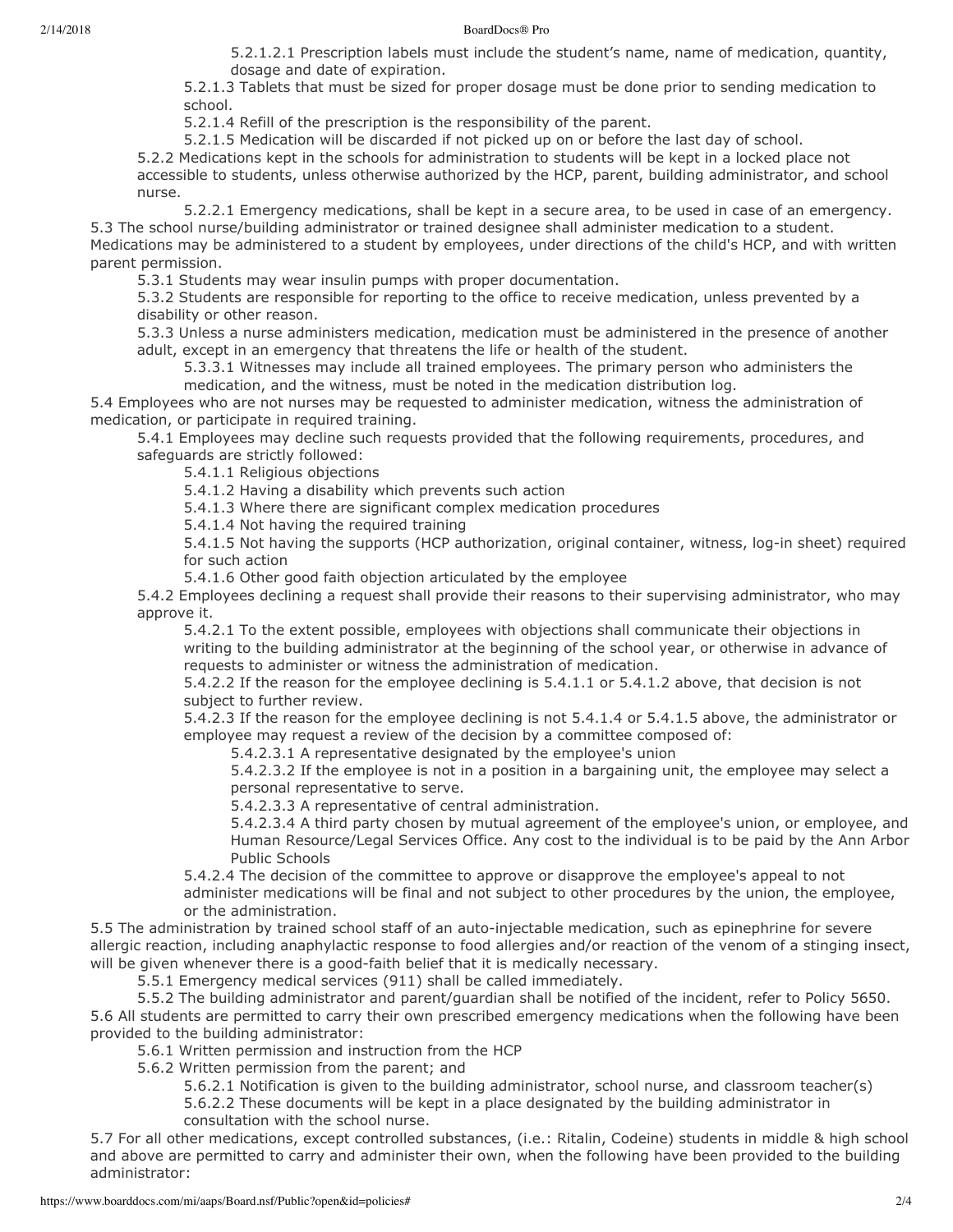5.7.1 Written permission and instructions from the HCP

5.7.2 Written permission from the parent

5.7.2.1 These documents will be kept in a place designated by the building administrator in consultation with the school nurse.

5.7.3 Permission for a student to carry her/his own medication is contingent upon the permission of the building administrator and nurse, and responsible management of the medicine by the student. Controlled substances may be approved to be self carried by central administration on a case-by-case basis.

5.7.3.1 Any violation or misuse of self-administered medication that could be construed as "distribution" or in any way harmful to another student will result in withdrawing the permission to self-administer medication and be subject to disciplinary measures as indicated in the Ann Arbor Public Schools Rights and Responsibilities Handbook.

5.8 Administration of over-the-counter (non-prescription) drugs must comply with the medication policy's procedures.

5.8.1 Items with non-medication active ingredients (ex. Sunscreen, hand sanitizer, skin/lip moisturizer, cough drops) are not medications requiring written HCP and parent authorization. These items are not to be shared among students.

5.8.2 Any non-prescription, non-FDA approved medication, or any medications with directions not written in English used to treat a condition, will be administered at the discretion of the building administrator and/or nurse.

5.9 Any and all "biohazards" shall be disposed of in accordance with the Michigan Medical Waste Regulatory Act, 1978 PA 368 R325.1545 (1)

5.9.1 Students who self-administer medications shall be responsible for proper disposal of medical waste.

### **6 Work Instructions, Templates, & Samples**

- 6.1 Student Emergency Card
- 6.2 Locked and Secure Medication Storage Areas
- 6.3 Authorization for Administration of Medication Form
- 6.4 Medication Log

6.4.1 Date and time, dosage, name of medication, administering adult, witness, and signatures of each; any noted effects of or reaction to the medication

- 6.5 Building Plans:
	- 6.5.1 Handling medical emergencies
	- 6.5.2 Disposal of biohazards
	- 6.5.3 Individual student medical plans to be shared with appropriate staff
	- 6.5.4 Required permission for students to carry, self-administer, and auto-inject medication

6.6 Posters, charts, and other visuals describing basic first aid techniques and procedures to follow in medical emergencies

6.7 Posters, charts, and other visual aids to be posted to alert staff about potential medical conditions of their students: food and bee sting allergies, use of EAI's, diabetic emergencies, asthma, etc.

6.8 Training protocol for all individuals designated or authorized to administer medication

# **7 Training & Feedback**

7.1 Training by a licensed registered nurse, or HCP, for all staff who are designated or authorized to administer medications to students must include all of the following content and skill practice:

7.1.1 A review and discussion of all Michigan and federal laws pertaining to the administration of medications to students in schools, including discussion of confidentiality issues

7.1.2 A review and discussion of all policies and procedures relating to medications in schools including areas of responsibility of school administrators, employees designated to administer medications, and medical professionals

7.1.3 Identification of the forms related to the administration of medications in schools

7.1.4 Safe storage and handling of medications in school including procedures for receiving and disposing of medications

7.1.5 The use, effect, and route of administration of the most commonly prescribed medications in schools, including adverse effects

7.1.6 Procedures for safely dispensing medications to students in schools, on field trips, and other off-site school activities

7.1.7 Practice in identifying and administering medications to students

7.1.8 Policies and procedures related to student self-administration and self-possession of medication in schools

7.1.9 Review and practice recording administration of medications

7.1.10 Review and discussion of procedures for dealing with medication administration errors.

7.2 Training opportunities will be announced at the beginning of the school year.

7.2.1 Administration will also announce the opportunity for employees to decline participation in training and opportunities to administer medication or witness the administration of medication.